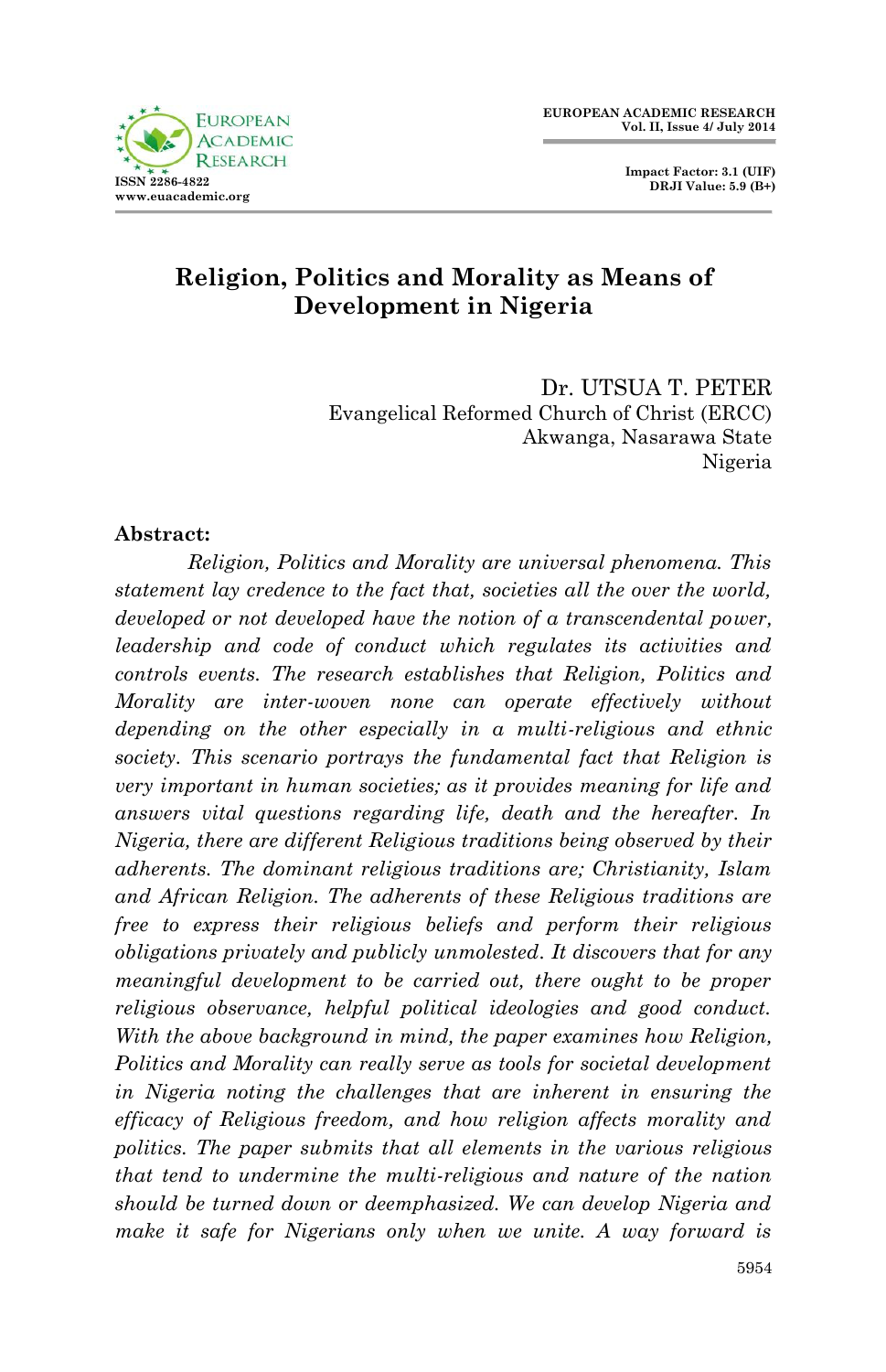#### Utsua T. Peter*-* **Religion, Politics and Morality as Means of Development in Nigeria**

*proffered on how they all can be employed to bring development in the society, we finally drew a conclusion.* 

**Key words:** religion, Christianity, Islam, African religion, politics, morality, development.

## **Introduction**

Religion, Politics and Morality are universal phenomena. This statement goes a long way in laying credence to the fact that, societies the world over whether developed or less developed have the notion of a transcendental power, leadership and code of conduct which regulates human activities and controls events in such given societies. While it is an admissible fact that Religion lacks a univocal definition, it denotes man's experience, awareness, attitude, recognition, conception and understanding of the existence of the supernatural or the multiplicity of spiritual beings and his/her relationship or interaction with them (Gbenda 1).

This scenario portrays the fundamental fact that Religion is very important in human societies; as it provides meaning for life and answers vital questions regarding life, death and the hereafter. In Nigeria, there are different Religious traditions being observed by their adherents. The dominant religious traditions are; Christianity, Islam and African Religion. The adherents of these Religious traditions are free to express their religious beliefs and perform their religious obligations privately and publicly unmolested as guaranteed in the constitution of the Federal Republic of Nigeria Chapter four Section 37(1). With the above background in mind, the paper examines how Religion, Politics and Morality can really serve as tools for societal development in Nigeria noting the challenges inherent in Religious freedom, how religion affects morality and politics. A way forward is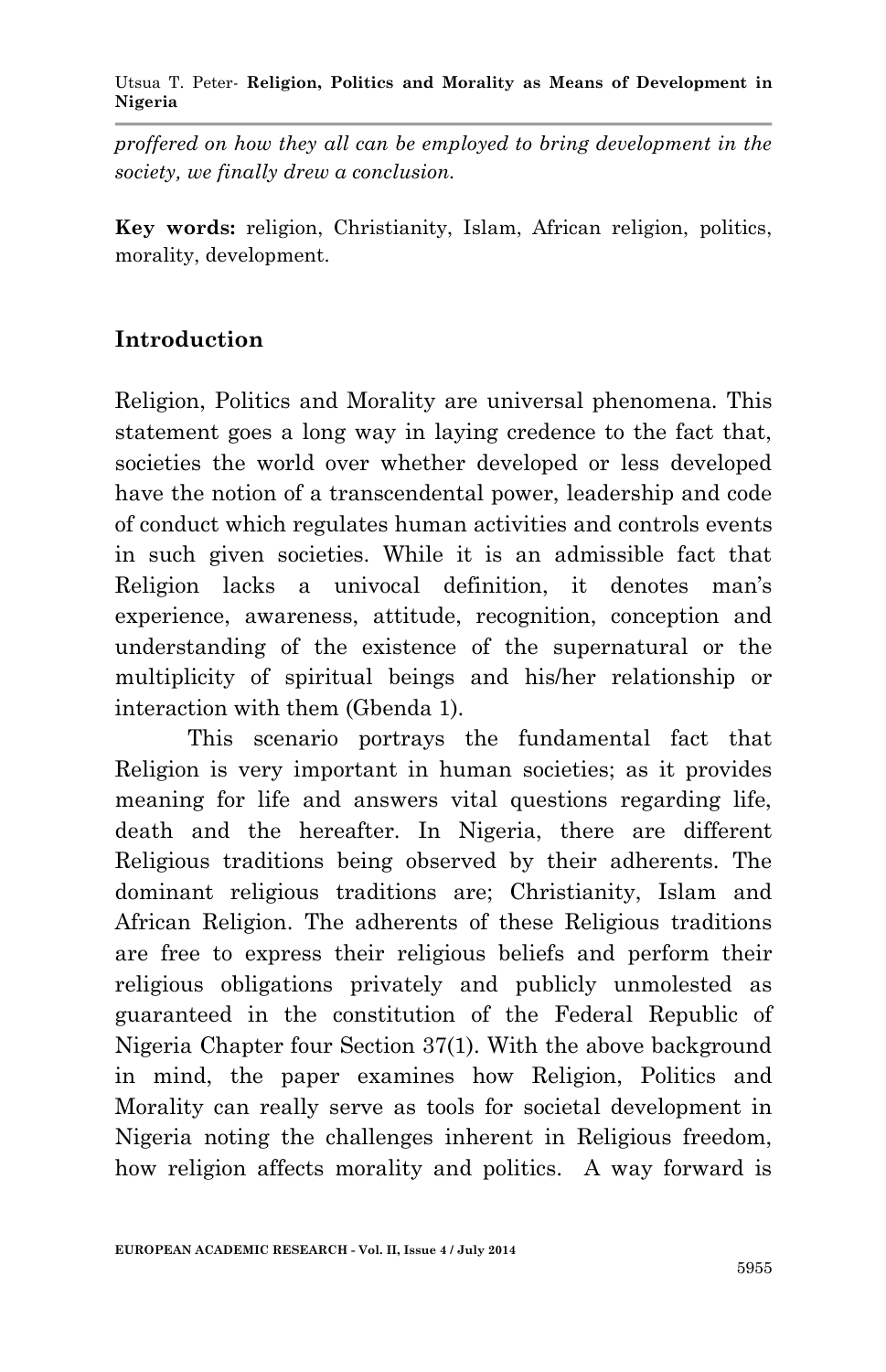Utsua T. Peter*-* **Religion, Politics and Morality as Means of Development in Nigeria**

sought on how they all can be employed to bring development in society and a conclusion is drawn.

#### **Conceptual Issues**

## **Religion**

The word *religion* is derived from the Latin noun *religio,* which denotes both earnest observance of ritual obligations and an inward spirit of reverence. In modern usage, *religion* covers a wide spectrum of meanings that reflect the enormous variety of ways the term can be interpreted. At one extreme, many committed believers recognize only their own tradition as a religion, understanding expressions such as *worship* and *prayer* to refer exclusively to the practices of their tradition. For instance, African Traditional Religion is the religious belief and practice of the Africans (Awolalu 1). A Religion which resulted from the sustaining faith held by the forebears of the present Africans and is practiced in various form and shades by a large number of Africans including those who are Muslims and Christians. Religion can therefore, be described as a sacred engagement which is believed to be a spiritual reality (Awolalu 1). Shishima describes religious freedom as "the notion which postulates that people of different religious traditions or faiths are free to practice their religion without opposition" this has to do with all aspects of worship including worship without hindrance both in public and in private and acts of religious significance within the realm of government (4). Religion is the worship of transcendent or supernatural beings whose existence is outside or above the realm of the normal, which is mortal and temporal (Agalamany 228).

# **Politics**

The word politics is more of a transliteration than a translation, derived from the Greek word 'Politikos' or 'Politike' which means, having to do with citizens or relating to citizens; for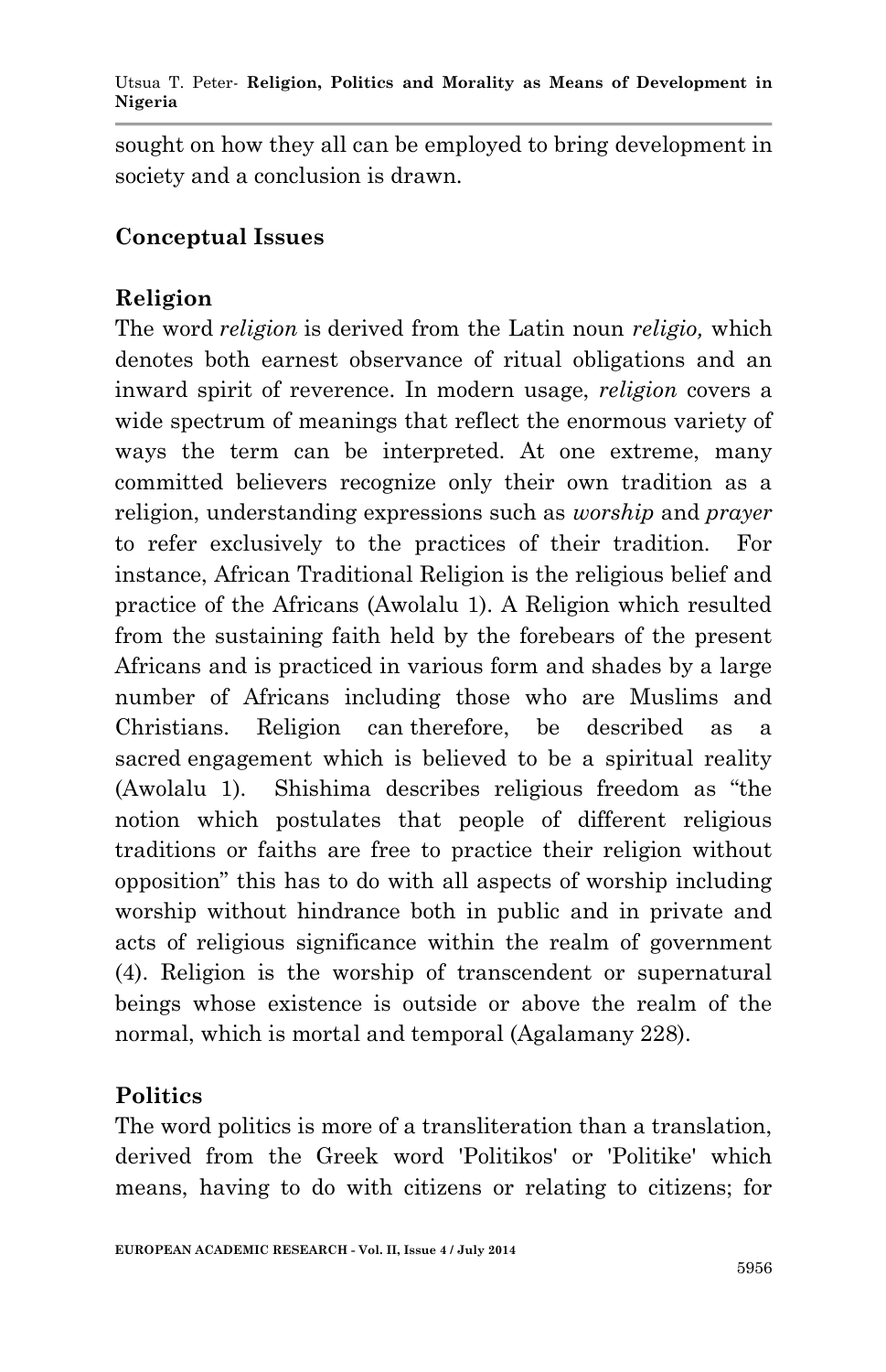Utsua T. Peter*-* **Religion, Politics and Morality as Means of Development in Nigeria**

Aristotle of the 5th Century BC, the aim of politics is to discover first in what mode of life man's happiness consist then by what form of government and what social institution can that mode of life be secured. Aristotle holds that, among arts and practical sciences, politics is the most important of them all because it is the science of man's affairs, the science of man's happiness or good (Yamsat 16). Politics is about the study of happiness and about working out how this happiness should be secured for the good of a given society. Therefore, politics is meant for people who are seriously out to work towards securing happiness for the good of people in a given society (Yamsat 18).

According to Nnoli, Politics entails all activities that are directly associated with the emergence, consolidation and use of state power. There are two main things that have been used as the defining characteristics of politics. The first is the making of a common decision for a group of people and that is a uniform decision applying in the same way to all members of the group. The second is the use of power by one person or group of people. Politics no matter the way one may decide it see it involves most factors of human life. Political authority accordingly is the recognition of the right to rule irrespective of the sanctions the ruler may possess. It means the ability to get things done in spite of opposition. Scholars regard politics as the 'authoritative allocation of values for a society' captures properly the importance of authority in Governance (qtd in Agalamany 228).

## **Morality**

Morality is from the Latin 'moralis' which means habits, customs, a way of life and standards of human behavior. The word is similar to the Greek 'ethos' which means character. This refers to good or bad, right or wrong behavior, conduct etc. Both morality and ethnic are often used interchangeably (Shishima and Apenda 1). Morality is generally conceived to be the code of conduct in a society or community. It is often seen as the means of producing virtuous life (Bull 89). Morality is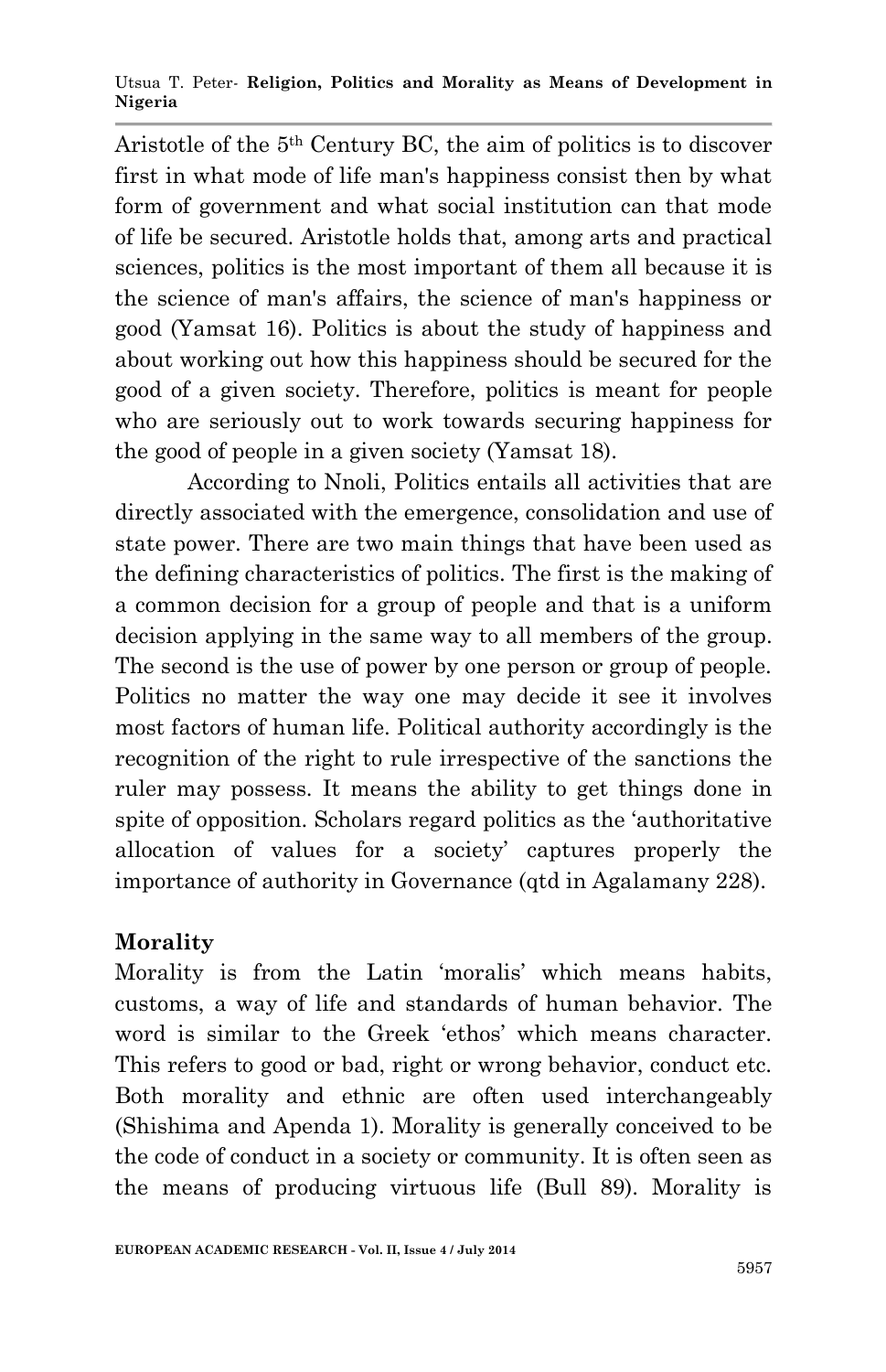considered to be a way of life, a set of principles, regulating attitudes and behaviors of one towards his fellow men (Adewale 79).

# **Development**

The word 'development' may mean different things to different people. Some people take it to mean change; while others see it as advancement, improvement and progress. Some scholars see the term development as modernization or westernization. For proper understanding of the concept development, it has to be pinned down to specific areas of life such as economic, social, technological, political, educational developments etc. It may also be seen as a continuous process of positive change in the equality and span of life of a person or group of persons (Agalamanyi 229).

# **Religion, Politics and Morality. The Meeting Point**

It is an established fact that, religion and morality are related, they meet at one point and flow together towards the same direction , like rivers that meet at a confluence. Central to discussions on moral and religious matters concern the ideas of good and bad, it becomes difficult to divorce religion from morality. Human societies have always been governed by some set of ideas, based on what is good or bad. In order words, every human society have behaviours that are considered good and bad; such moral values have always been kept in the fore front of human considerations, especially when individual and the cooperate organization that constitute the society have such behavioral patterns and consequences of action which invariably makes for harmonious, stable and peaceful communal life. According to Danoye, moral values a lot of influence on the general conduct of the people of a given society and increase the fact of obedience and sanctions of recognized authorities in the society. In African societies, moral values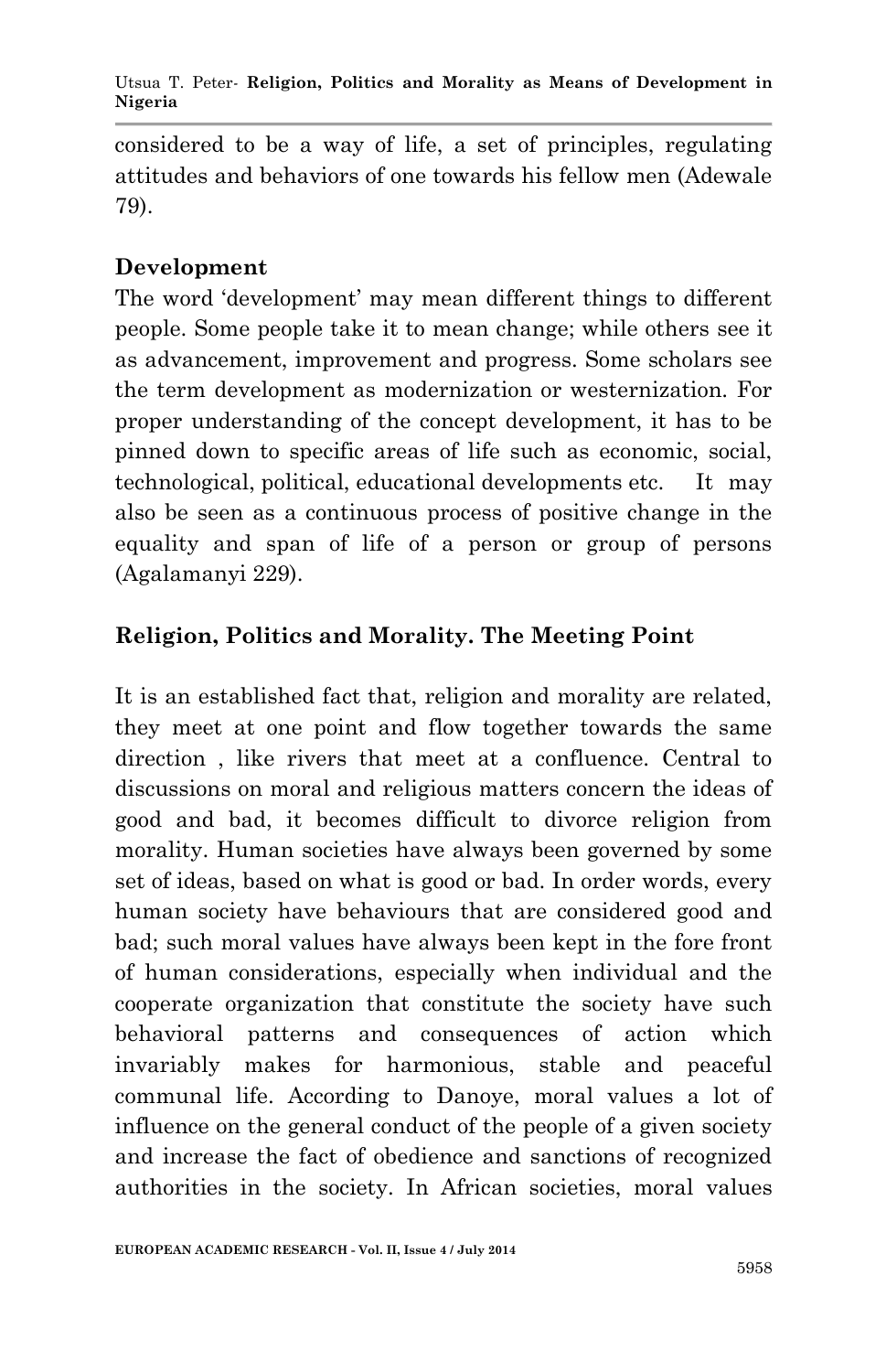Utsua T. Peter*-* **Religion, Politics and Morality as Means of Development in Nigeria**

cannot be divorced from the cultural orientations and legacies (43). The actual identification and relationship of Religion and Morality has to do with the age long belief, that moral values are ultimately derived from religious grounds. This notion is particularly seen to be so in African Religion where Afrelists unanimously demonstrated the strong conviction that their religious life has been more existential than contemplative. Thus religion has always provided them all thinkable avenues for the affirmations. Consequently, moral values may be said to constitute the very basis of societal existential patterns (Aderibigbe 292).

Religious believers and scholars have always demonstrated considerably interest in morality. They have not only strongly argued that religion and morality are one and the same phenomenon but also that religious believers are indeed the exclusive guardians of morality. However, there has been the counter view of humanist philosophers who are convinced of conceptual and empirical distinction between religion and morality (Aderibigbe 293). The humanist philosophers argue that there is no necessary connection between religion and morality and we do not need one to explain the other, therefore, it is perfectly possible to be moral without being religious. This moral conviction can be correct and proper without depending on any religious conviction or practice; hence arriving at the notion that religion is logically and empirically distinct from morality. This could be viewed in two perspectives: Firstly, the distinction exists because religious assertions do not depend on assents of moral assertions; and Secondary, moral concepts and argument are completely independent of religious concepts and convictions (294). He Maintains, that to hold a contrary view is to posit that religion and morality are not logically distinct. He believes that this would lead to a position where by good and evil become definable in terms of God's will. Consequently, good will be something which God wills and does; and evil could be regarded as what is against God's will (231).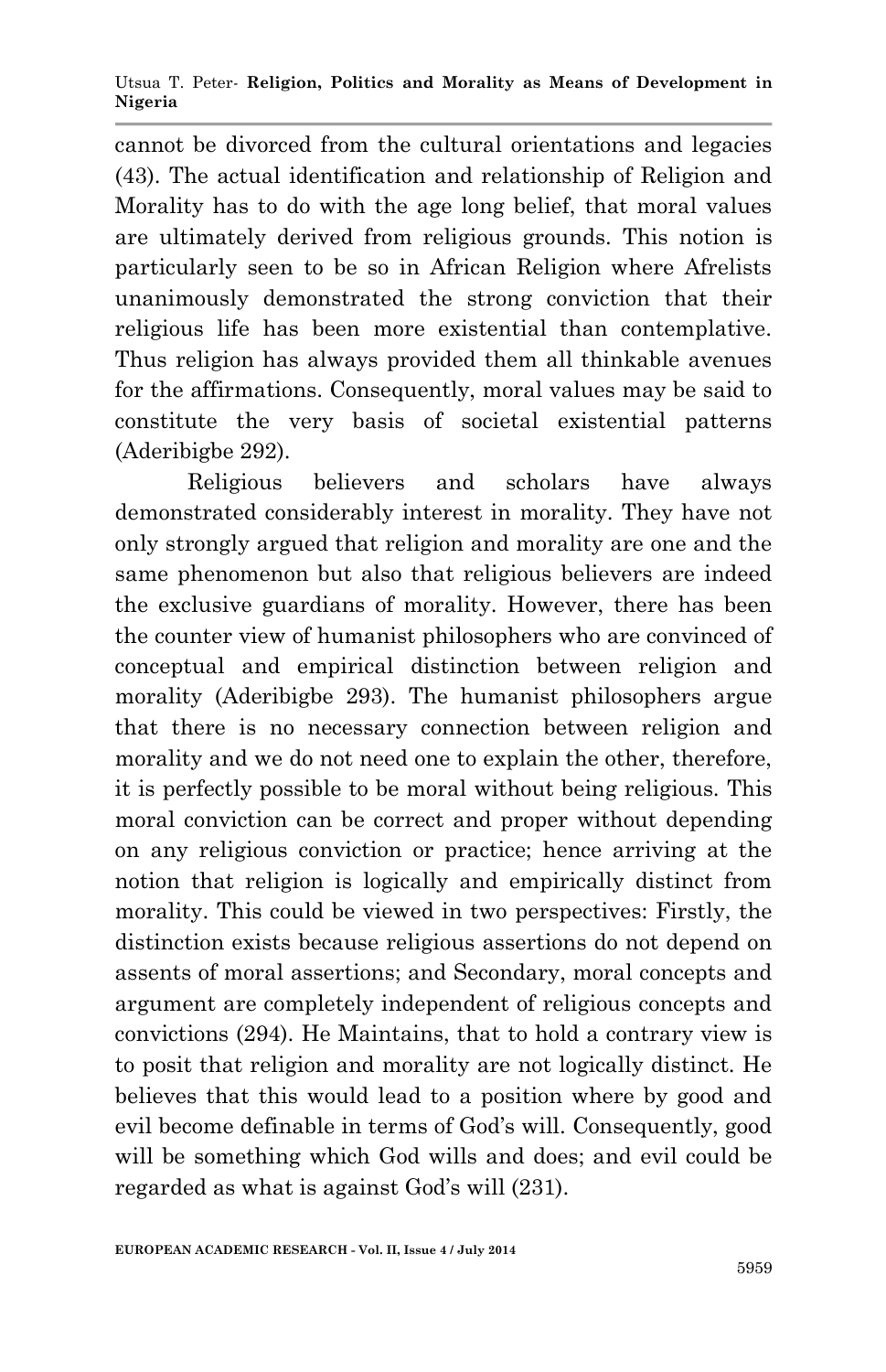Utsua T. Peter*-* **Religion, Politics and Morality as Means of Development in Nigeria**

Carl Henry has been a strong antagonist of this type of morality of good and evil that is intrinsically independent of God. In practical form, more religion does not necessarily lead to more morality as less morality does not lead to less religion. The atheist and humanist with no religious convictions whatsoever can perfectly be of high moral standards, while those who profess religious convictions can be morally decadent (34). This accounts for the reason why Abraham observes that, experience and common sense generalization show that, there have been many moral atheists and not a few immoral religious believers (22). This position has also been shared a renowned humanist, Tai Solarin who said that the more we see religious heat being turned on in Nigeria, the more we see of corruption, of nepotism, of man's inhumanity to man, spreading across our horizon and making the firmament thicker still (4). On the whole, what is being said here is that, religious believers have not been able to offer convincing arguments that at both logical and empirical levels, there is the sufficient connection between religion and morality. Abraham share in Tai's view that though morality and religion may be separately accepted, their objectives and spheres of operation make their placement impossible and undesirable. For them, man's moral actions stem on religion and cannot be separated from it. This implies that, the Supreme Being and the divinities have set the standards of morality for man to obey. In attempts to defend this position, Egulu states that:

Since good attitudes or behavior towards fellow men is one of the very necessary conditions for religion, it has to follow naturally and logically too that there cannot be any morally good attitude or act which does not to that extent share in the nature of religion (47).

In collaboration with this claim, Idowu affirms that the inseparable relationship between religion and morality among afrelists is clearly demonstrated in the concept of affiliation to religion. For instance, the Yoruba believe that when a devotee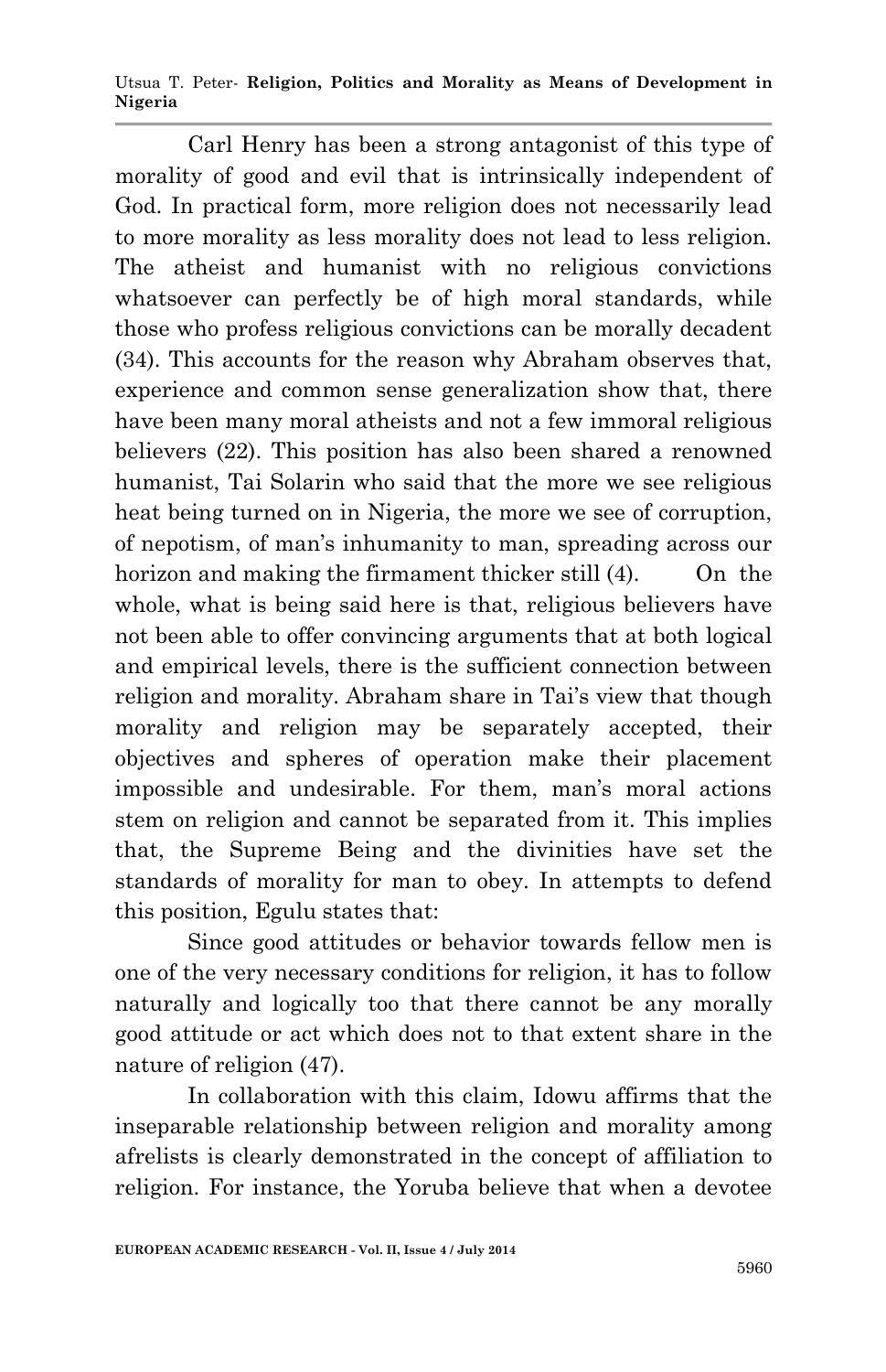Utsua T. Peter*-* **Religion, Politics and Morality as Means of Development in Nigeria**

decides to venerate a divinity, he must necessarily enter into a covenant with the divinity. Such a covenant is usually based on a number of demands and sanctions. These sanctions subject the devotee to a moral process of enjoying the favor of the divinity when he faithfully carried out the wishes of the divinity, similarly, he must be prepared to face the necessary sanctions if he goes against the command of the divinity. This indicates that African Religious adherents always give up from crime in the bid to avoid the wrath of divinities who would not allow the breaking of covenant to go unpunished (101). There is the consciousness that fulfilling the demands of the covenant relationship produce consequences that affect not only the produce consequences that affect not only the individual but the whole community. Thus there is the urge to uphold that the covenant demands guarantee in religion which is enforced to ensure cohesion in the community (102). These actions reject selfishness of the individual instead it brings about harmony and wellbeing of the whole community. There is no doubt that religion provides the source of morality for man, and the ultimate reason why man should be moral. This is because being moral would be the expressed fulfillment of the covenant relationship between man and his creator. On this aspect, Shishima and Apenda submit that:

> In African Religion, morality was part and parcel of life. In this religion, there was no distinction between religion and morality. Just as the questions of whether God exist hardly arose among the Jews and Christians. In both case, it is seen that morality and religion formed a unit or as a result, the whole pattern of their life is enveloped in the loving care of all intervening God (61).

This African position brings out St. Augustine's concept of the natural law which believes that the Supreme-Being has put His law in man's heart and endowed him with the sense of right and wrong (Emeka 9). This law is conceited to be impressed on man's mind and written in his heart (Rom. 2:15). That voice of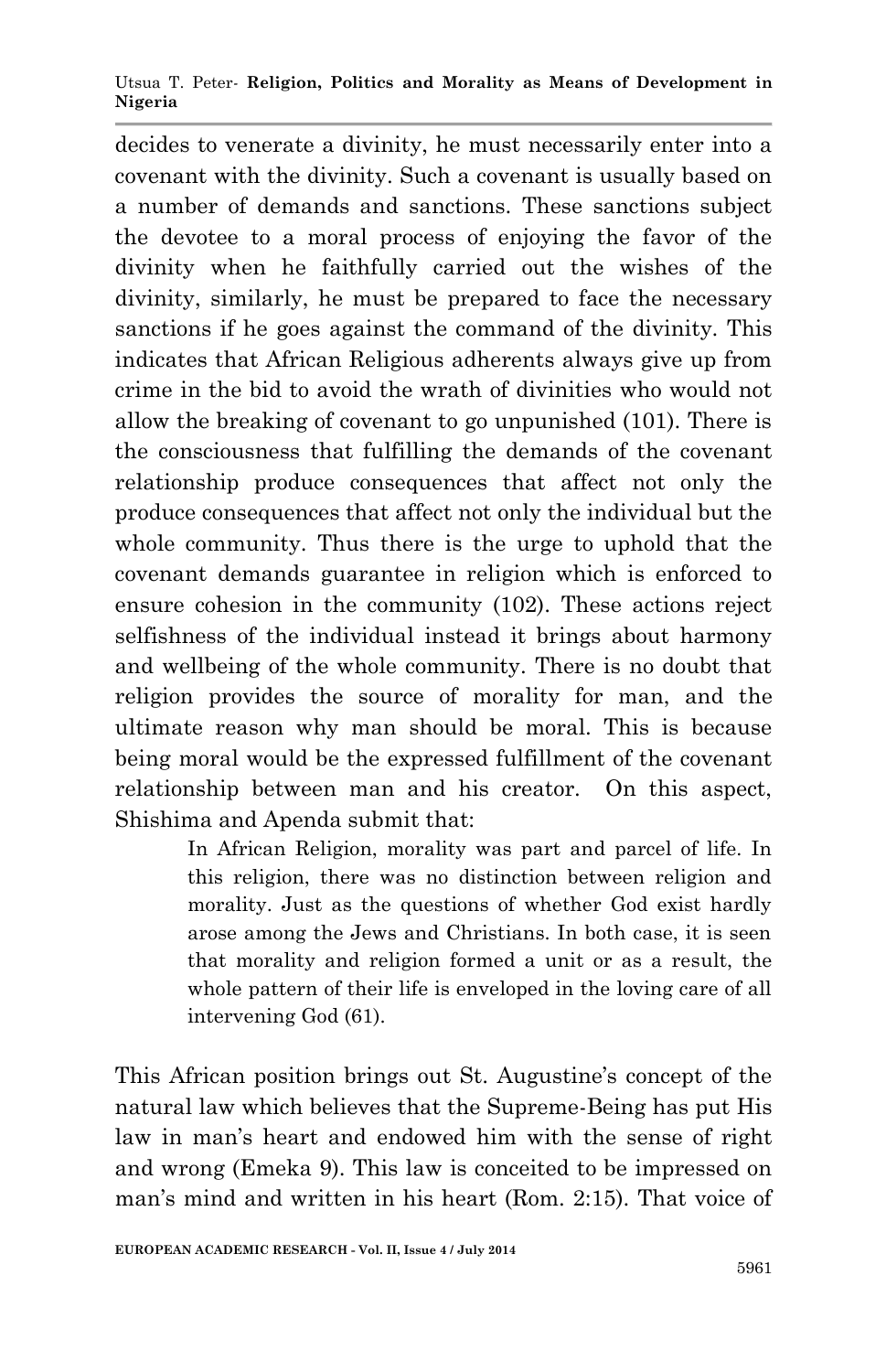Utsua T. Peter*-* **Religion, Politics and Morality as Means of Development in Nigeria**

God is the moral law; and it is from the moral law that our duties come; our duty to act towards others as we would like them to act towards us; and the various duties we have towards particular people whether in the Shrine, in politics or in the civil service.

## **Religion, Politics and Moral Issues in Nigeria**

Religion is said to be of huge ethnical significance. This is because what people ought to do is derived from the existence, nature and will of God. It would be difficult to be seriously religious in any sense without that religion determining some of one's political beliefs. He said that the most natural relation between religion and politics is one in which the most important political questions have religious answers such as the legitimacy or otherwise of regimes, the limits of a particular authority and the rightness or wrongness of legislation. On the objective side, religion involves the recurring performance of certain human activities, while on the subjective side; it is the part of the hidden experience of the psychic life. Religion for us here can be defined as a belief in the existence of a Supreme Being known as God who made heaven and earth and everything there on and upon whom every man looks up to for life, protection and progress (Lain qtd in Agalamanyi 228).

Moral values according to Nwala, refer to those things in human character, conduct and social relations which we judge as good or bad, right or wrong, progress and reaction, noble and ignoble, etc. It follows that in African society there exists little or no demarcation between religious and political authority, the primary concern of a leader is to ensure that the moral values of the people are maintained and upheld by the populace. Indeed, the idea of individual development and progress in life is only recognized and acknowledged when the individual's behaviour and life pattern are seen to be in conformity to the norms and values of the society (qtd in Agalamanyi 225). The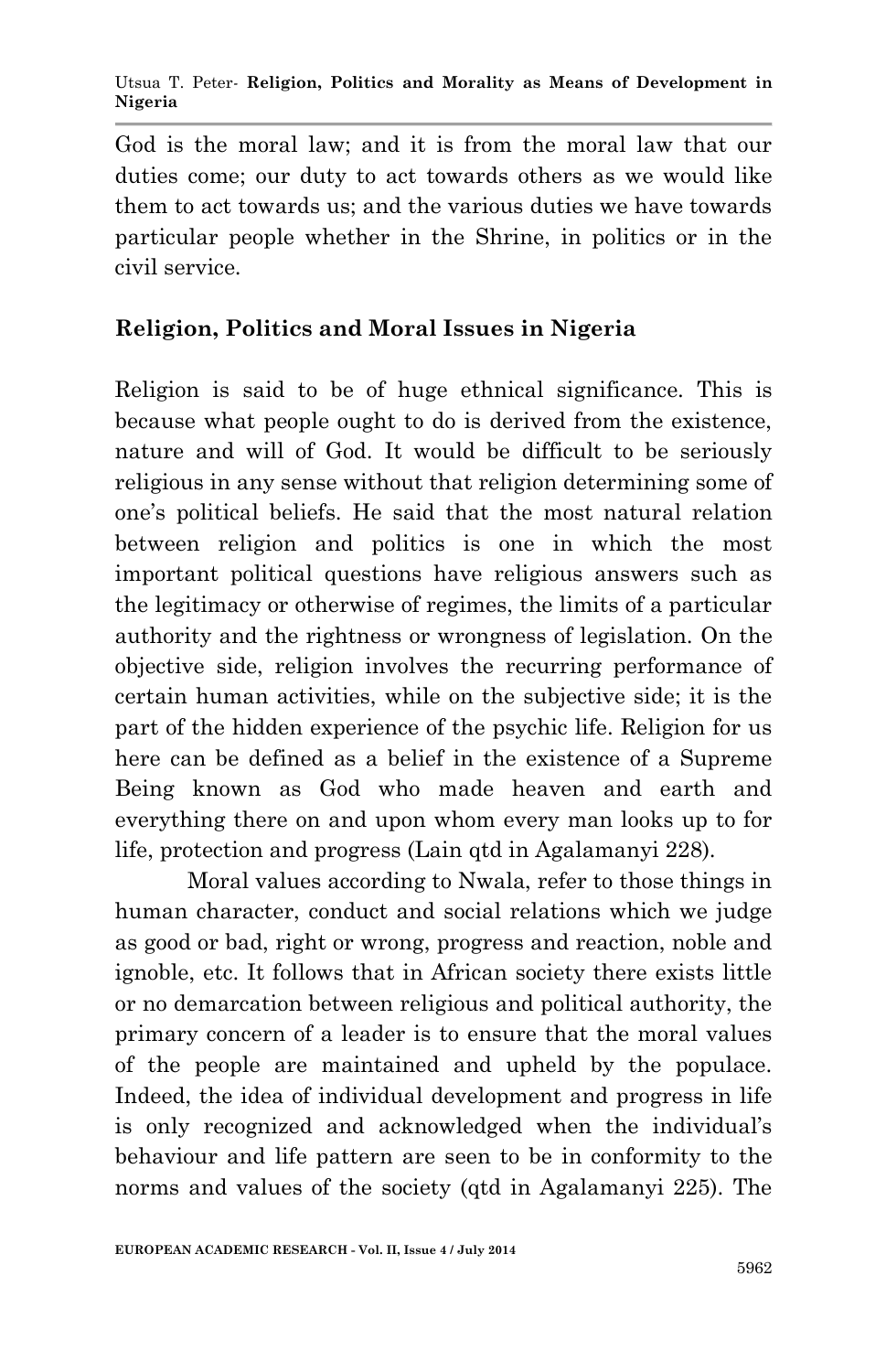belief in existence of a supreme being conditions the mind of the people towards ensuring that whatever they do must have the sanction of the gods and ancestors. This they do by making sure that the norms, mores and values of the society are not flagrantly violated. Mbiti rightly captured the traditional religious attitude of Africans as notorious, hear him:

Africans are notoriously religious and each people have its own religious system with a set of beliefs and practices. Religion permeates into all the departments of life fully that it is not easy or possible always to isolate it. A study of these religious systems is therefore, ultimately a study of the peoples themselves in all complexities of both traditional and modern, life…. religion is the strongest element in traditional background and exerts probably the greatest influence upon the thinking and living of the people concerned (1).

From Mbiti's stand point, it tells that Religion and Morality have to do with the age long belief, thus constitutes the tenets of Political dispositions; that moral values are ultimately derived from religious grounds. This notion portrays that, Africans have demonstrated the strong conviction that their religious life has been more existential than contemplative. Thus, moral values may be said to constitute the very basis of societal existential patterns. This is because when it comes to the game of politics people do not show religiosity, rather, they prefer to use any means to achieve their political aims not minding weather the means are good or bad. Most politicians (Christians or Muslims) put on religious garments, their attitudes in the political arena do not correspond with to the tenets of their religions; their attitudes negate the moral ethos of their religions. Muhib Opeloye shares this idea while lamenting about the attitudes of Nigerians in politics:

> It is rather ironical that the people who attach such importance to religion and who would want to use religion to get political offices relegate the religion to the background and would not allow its teaching to guide them in their day to day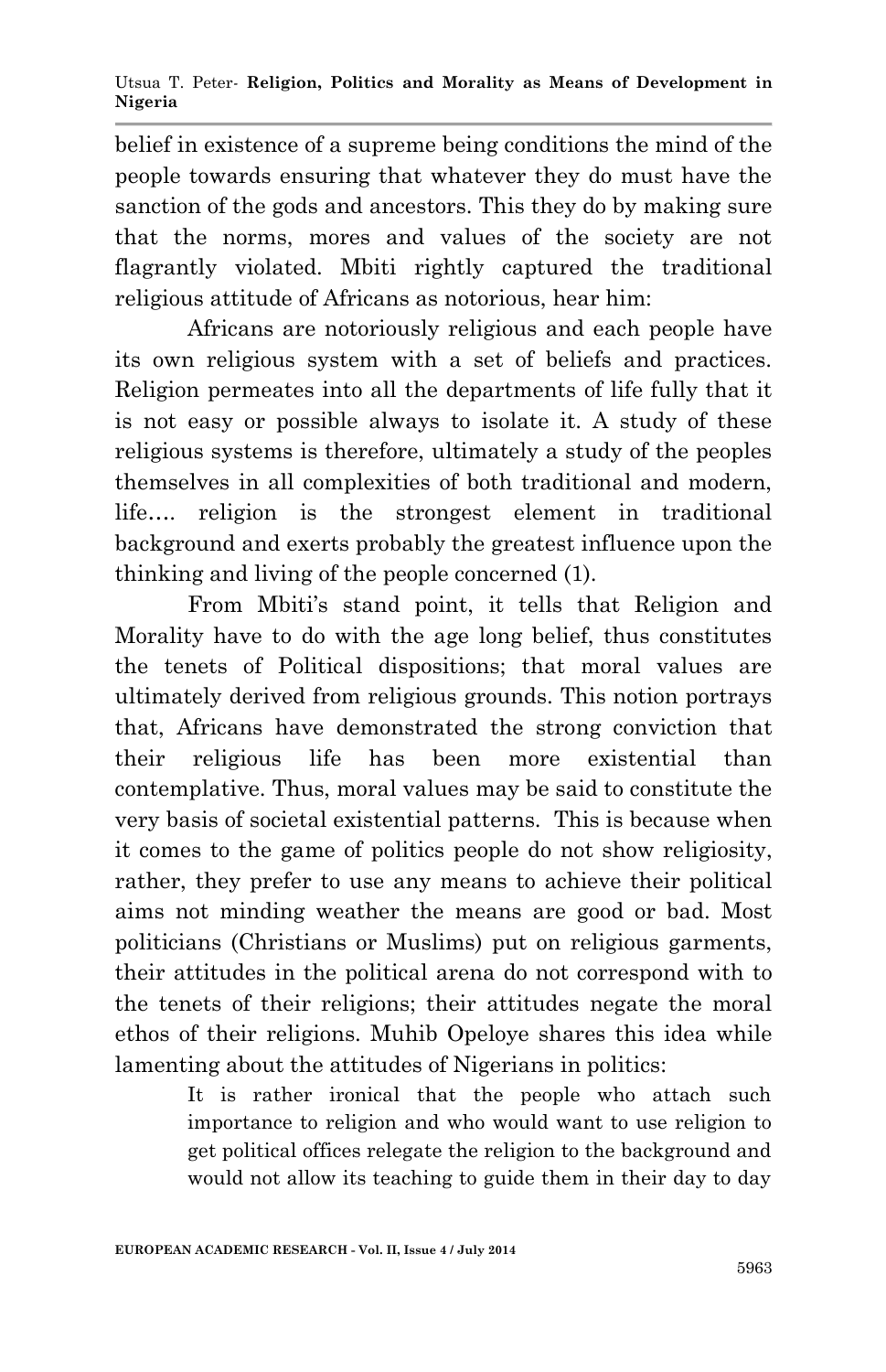Utsua T. Peter*-* **Religion, Politics and Morality as Means of Development in Nigeria**

administration. This has been responsible for the nation's political problems (59).

Unfortunately, Politics is looked at as a lucrative business venture, a very quick way one can easily amass wealth for one's selfish interest rather than considering politics as an avenue for people to render sacrificial services to God and to their fellow human beings, this accounts for the mentality of an average politician who struggles to assume political power for the purpose of pursuing selfish interests, self enrichment and further perpetuating social injustice. They fail to see and honour the position they hold as stewardship for which they would be held accountable to God and humanity. It would be good for leaders in this country to know that they are God's representatives on earth in the various positions they occupy and should be able to judge between men in truth and justice to keep their hearts away from the temptation of following the lusts of materialism since materialism will only lead them astray from the path of the righteousness of God. This type of attitudes call for teaching by religious leaders of the various religious systems of belief drawn from the Holy Books with emphasis on nationality, purity, morality, love and honesty as the basis for peaceful co-existence to accommodate developmental objectives of Nigeria.

The teachings on maintenance of moral standards need to be carried out with every sense of seriousness as it is capable of directing people towards positive thinking so that instead of developing strategies of prowling wealth to themselves they would cherish fair sharing and work towards meeting up with the challenges posed ahead of them to fulfill the promises they made to the electorates, this will serve our state and nation's nascent democracy better. Worried about the issues of betrayer of trust and the inordinate love for material things, Muhib Olepeye stressed that: The inordinate love for material things by politicians at the expense of the people's welfare is a betrayer of trust reposed on them and it was one of the contributory factors that led to the collapse of the second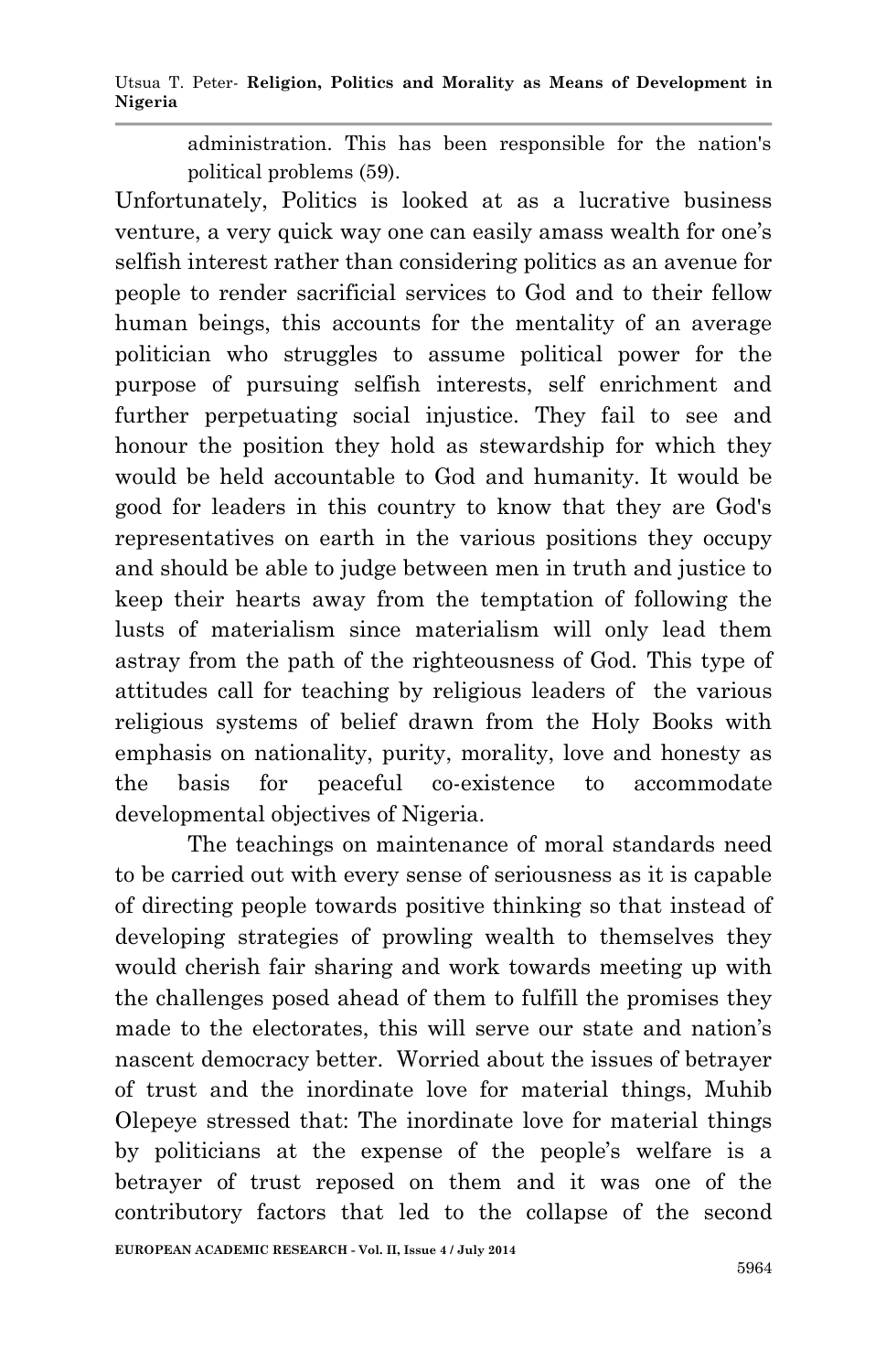republic (60). The same tendencies still persist even in the so called corrective regimes. Except those in the corridors of power whether military or civilians learn to be guided by the tenet of their own religion, Nigeria may never have political stability.

Religious leaders who are considered as God's oracle ought to reflect on and emphasize the teachings of prophets like Amos and Isaiah, which stresses on the necessity for total abstinence from injustices of all forms. For example, during his time, prophet Amos condemned corruption in the public service and admonished that, justice should be allowed to roll down like waters and righteousness like an ever flowing stream (Amos 2:7). Similarly, Prophet Isaiah on his part condemned the moral laxity, the lack of discipline he saw around him especially at the courts of the kings occasioned his declaration which states; "learn to do good, see justice, help the oppressed, defend the orphan and fight for the rights of widow. (Isaiah 1:17). Like prophets Amos and Isaiah of old, religious leaders should equally use their religious positions and institutions to sternly admonish public office holders, civil servants and politicians to stand on the path of virtue, without compromising their positions and moral standards so as to maintain themselves as leaders endowed with good characters we can depend on in the various challenging community structures like ours.

It would be unfortunate, if rather than standing on the path of virtue, our public office holders would compromise positions, standards and descend so much low that some of them will only be parading themselves as leaders in our various communities but would however, be known by the masses to have no character. To that extent, one need not be told that such persons can't be respected in a challenging society structure like ours. The issue of obsession with money has inadvertently or advertently affected visions, plans, decisions and directions in most assemblies today on this too Muhib Opeloye submits that: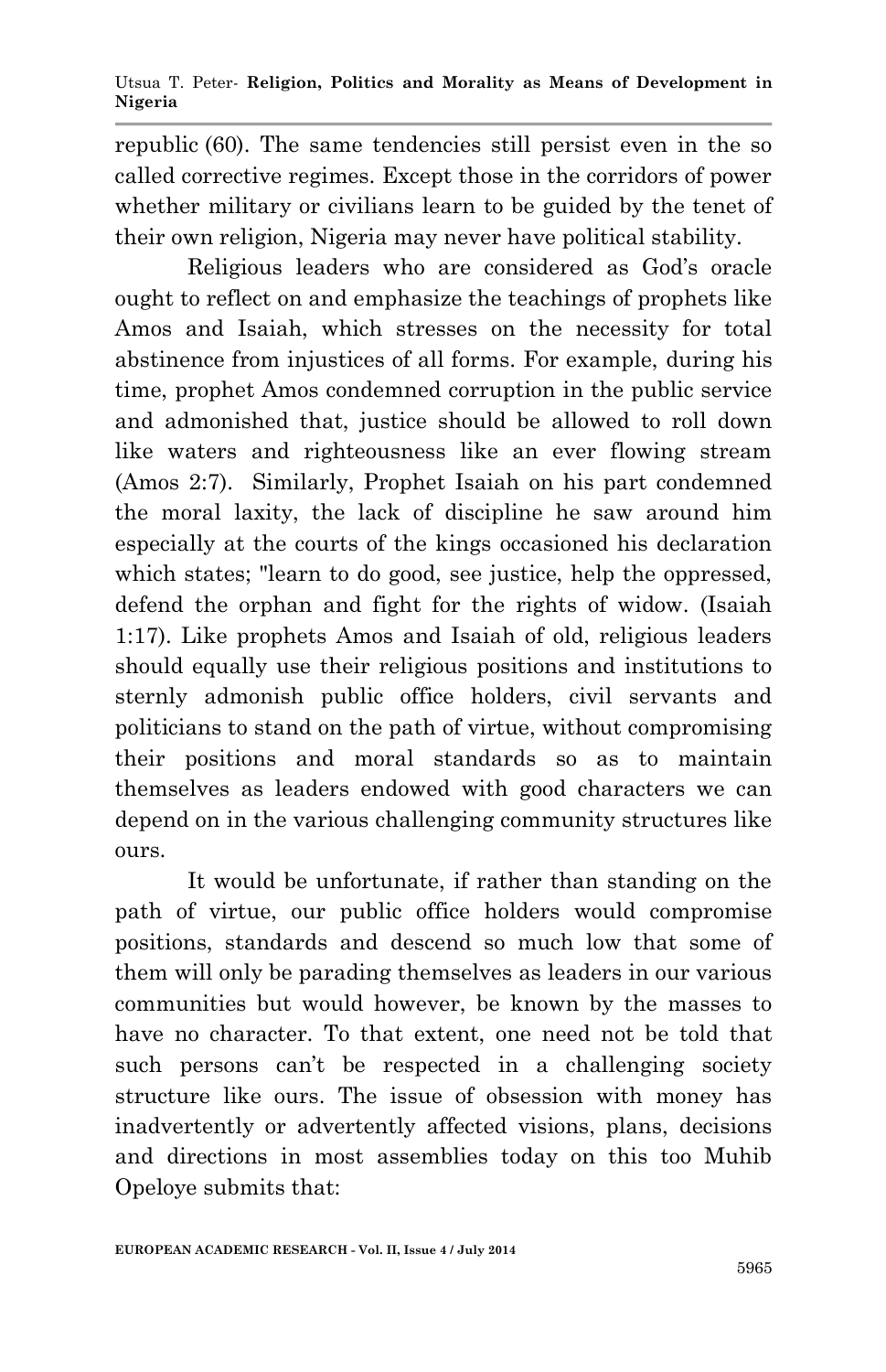Money in truth is one of the most unsatisfying of possessions. It takes away some cares, no doubt, but it brings with it quite as many cares as it takes away. There is the trouble in getting of it; there are temptations in the use of it, there is guilt in the abuse of it. There is sorrow in loosing of it certainly there is perplexity in the disposing of it (61).

It is true that money is important for the effective functioning of the society yet leaders must not be enslaved by its power for the love of money is the root of all evil.

## **Sources and Guardians of Morality in African Religion**

According to Idowu (1962:166), the Supreme-Being is a very important source of moral values in African Religion. The basic of Africa morality is the divine nature and essence of God. The supreme-being made man and implanted in him the sense of right and wrong. For example among the Tiv, *Aondo* (God) is addressed as *Teru wang* (the pure Lord). Similarly, the Yoruba address Him as the Oba mimo (the pure king). By giving man *Inja* (Character) God also provides man with the oracle of the heart which is to guide him and determine his moral life. Divinities are next to the supreme-Being as a source of moral values in African religion. This hierarchical structure is also reflected in the custodianship of morality. Generally, afrelians regard divinities as ministers of the supreme-Being in the world as well as intermediaries between man and the supreme-Being. They are also considered to be closer to man than the supreme-Being. They are charged with dual roles: firstly, they serve as intermediaries; and secondly, they serve as monitors of human behaviors on behalf of the supreme-Being. The divinities are responsible for keeping moral order in punishing those who are recalcitrant and rewarding those who are obedient.

Morality is vested in the ancestors. Africans believe that, though ancestors are dead physically, they are spiritually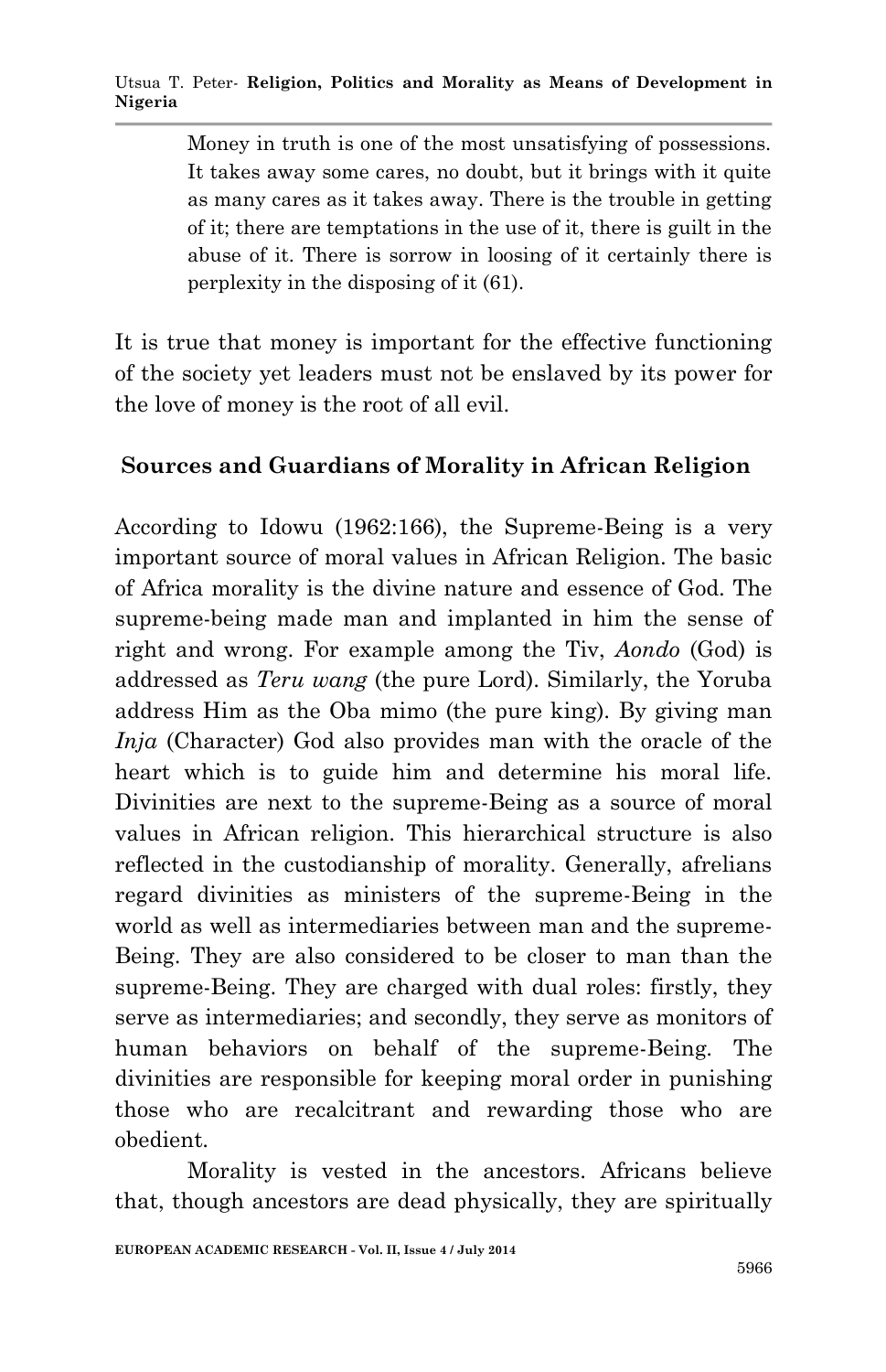Utsua T. Peter*-* **Religion, Politics and Morality as Means of Development in Nigeria**

present to monitor the actions of the members of their families. The ancestors, perhaps because of their nature are regarded in African Religion as custodians of moral values and ethical codes. Since they led exemplary lives on earth and had taken the issue of morality as premium, they are believed to stand at advantage in regulating moral conduct of the people (Aderibigbe 299). Unlike the disgruntled malignant spirits of the departed who have not reached the spirit land, ancestors are good spirits that look after the welfare their kinsmen. They return to their human families from time to time and symbolically share meals with them. They are interested in what is going on in their families. They act as guardians of family affairs, traditions and ethics, a violation of these moral codes is ultimate offence against the ancestors who in their capacity act as invisible police of the families and communities; and they could reward or punish appropriately for moral misdemeanor (Mbiti 85).

Different African communities observe certain customs and traditions, which regulates the people's morality by enforcing compliance to the dos and don'ts. It is believed that once such rules sustaining the customs and traditions are violated, the individual who violates them incurs the wrath of the society, while obedience produces peace, harmony and prosperity. Essentially African moral values cover African political, social, economic and religious life. However, since the totality of the African life is subsumed in religion, the moral values form important and inseparable part of African Religion (Mbiti 175). Though these moral values are varied, they could be classified into two broad categories: the approved behavior and disapproved conduct.

1. Approval behaviors and actions: Explaining the concept of moral values in African Religion, Aderibigbe has considered Truth as approved behavior. According to him, individuals are expected to be truthful and honest in all their dealings. It is believed that by this honorable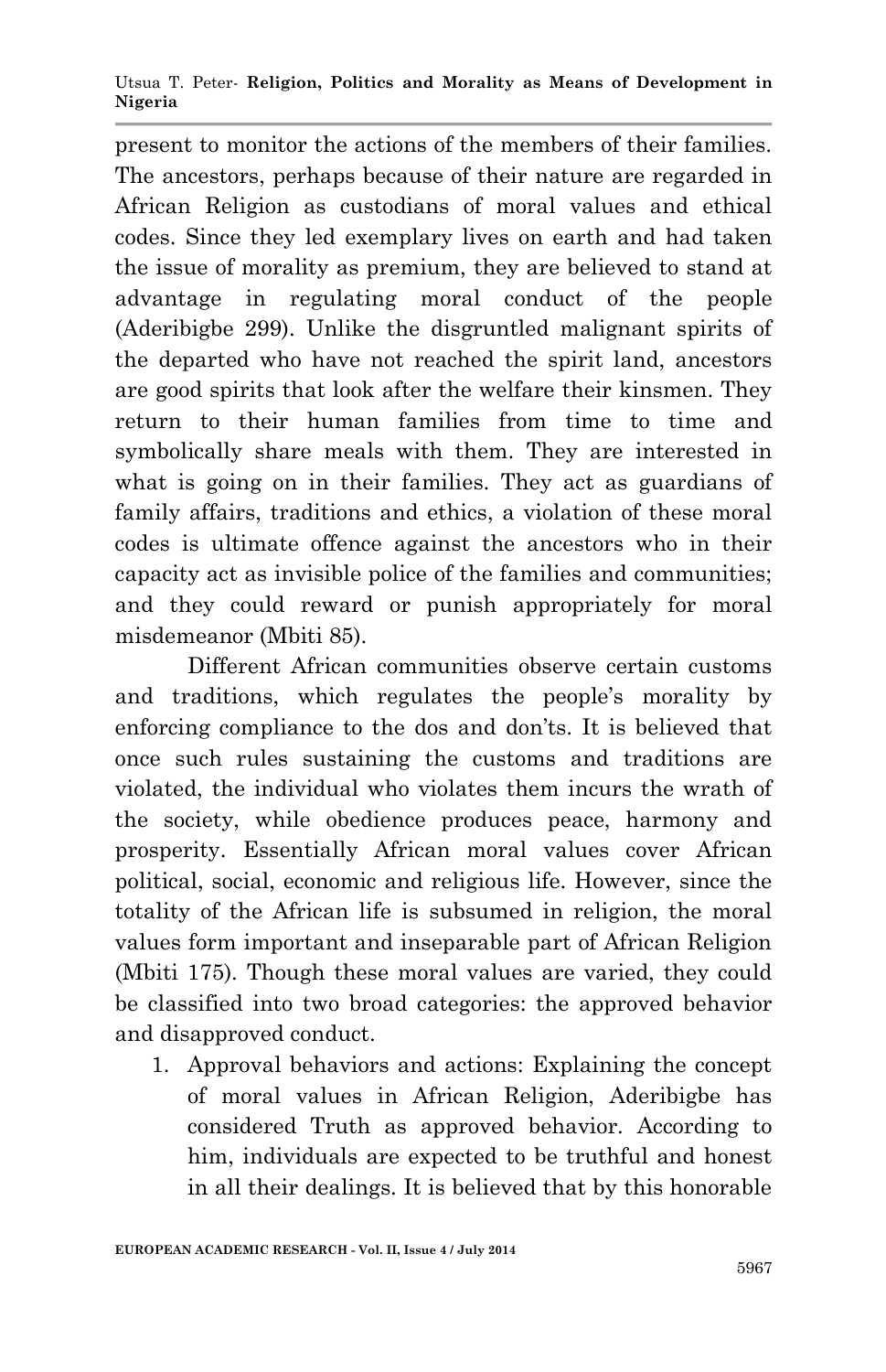Utsua T. Peter*-* **Religion, Politics and Morality as Means of Development in Nigeria**

conduct one's life could be prolonged and blessed by the supreme-Being and divinities (303). Kindness is another value in African Religion. When one is kind, it is concluded that his interpersonal relationship with others is good and generally considered as approved conduct. The act of hospitability is practically shown especially to strangers. Africans are always prepared to take care of guests as long as they care to stay. It is often implied that Africans are prepared to share with a visitor an on-going meal, no matter how small and inconveniencing it may be. When one is kind and hospitable, Africans believe that he would have blessings both spiritually and materially, hence children are thought to be hospitable to people right from the beginning of parental upbringing. In another development, both men and women are enjoined to live a chaste life. In this regard, men were not expected to seduce other men's wives; similarly women were most expected to uphold chastity. For instance, a faithful young woman who was undefiled before marriage was regarded as a good family ambassador,' and symbolic items representing chastity were sent to her parents. While a woman who was not faithful at marriage becomes a disgrace not only to herself but to her family. In Africa, honor, loyalty and respect are given to elders generally. The children must respect and obey parents. The father must play his role to cater for the well being of the family and also be, prepared to protect them at all times. In other word, the mother's duty is to look after the family, respect and obey her husband, and remain faithful to him. The norms in this regard generally deal with inter-personal relationships that are expected from members of the family; from one individual in the society to the other; and the community as a cooperate body, towards all members who constitute it. Besides,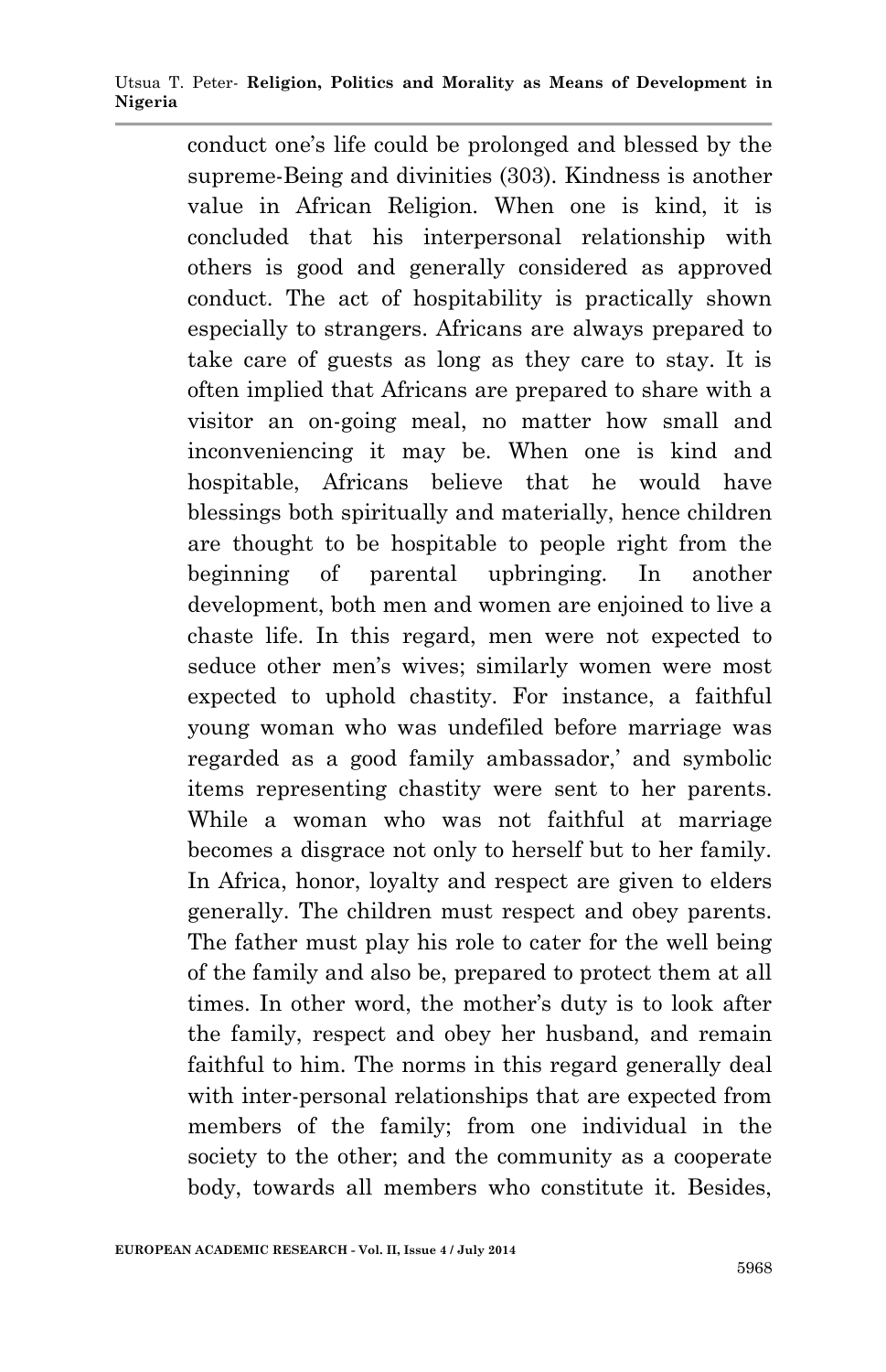Africans consider humility as essentially the first virtue presupposing the possession of other virtues. It is held that a child who wishes to grow and progress must inculcate a sense of humor and not pride so that he might not be cut down for youthful exuberance. It is also viewed that in humility, both the young and old would always encounter favorable dispositions from divinities and the human communities.

2. Unapproved behavior and conduct: stealing is generally forbidden in African communities. This unapproved conduct is considered as on of the most sacrilegious offences that cannot go unpunished. When someone is caught stealing it evokes severe ridicule and attracts instant punishment. Another vital area of concern of African Religion is the cultural restrictions on certain social activities considered inimical to convention or tradition. Taboos have to do with conduct which works against the good and wellbeing of the community, individuals and the gods. What is a taboo (sin) in one African community may be permitted in another one. Taboos are important to Africans because they inculcate spiritual and moral values, which are the hallmark of African Religion (Idowu 210). Taboos seek to promote the needed sense of mutual responsibility and communality on which the African culture and religion are solidly built.

## **Religion and Development in Nigeria**

Development is the maximization of the potentialities of the total environment of Nigeria-economics, physical, political and human for the improvement of the lives of majority of Nigerian people. It must aim at creating the appropriate environment for the individual to live a happy, contented, spiritually satisfying and culturally meaningful life (Edidem 3). In African society we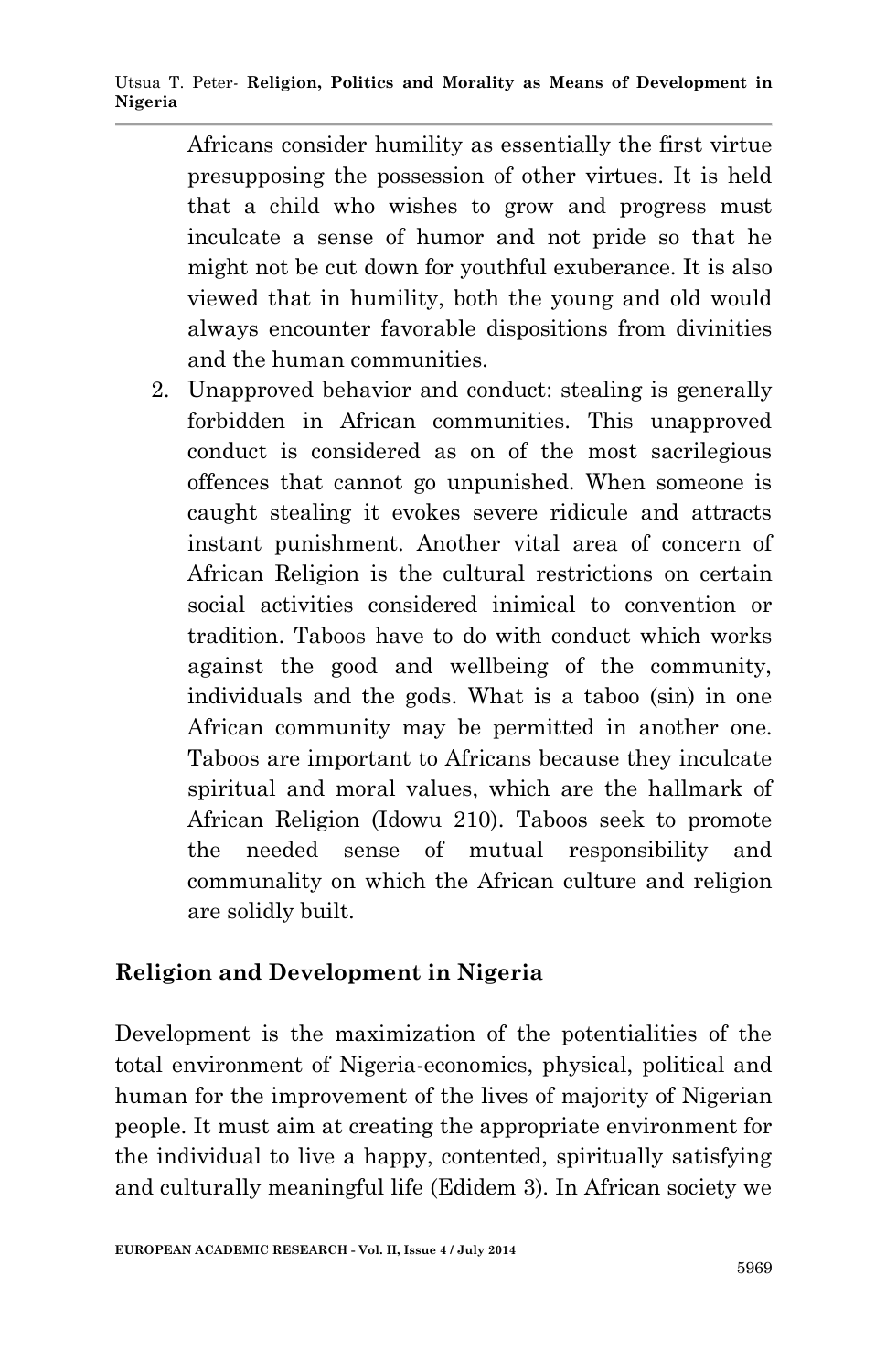Utsua T. Peter*-* **Religion, Politics and Morality as Means of Development in Nigeria**

have problems of underdevelopment. Most young people who are in cities come from the rural areas because of lack of essential social amenities such as water, electricity, motor able roads, health centers and good educational institutions. Under the aegis of the religious political and traditional rulers, the people are mobilized to build roads, schools, hospitals, markets, rural water and electricity projects. Individuals pursue various trades like trading, blacksmithing e.t.c. The basic occupation that sustains the people is farming. Other occupation include fishing for people in the riverine areas, hunting, and crafts. **I**n African traditional community, Religion, politics and development were understood and seen as one, but with the advent of alien religions; Islamic and Christianity, there brought a demarcation between religion and politics (Imo 219). In this way, even among the Christians, we have what is called Aladura churches with extreme exhibition of the character of Pentecostalism. Adherents of African Religion are regarded as people who do not know God, disregarding their elders as not spiritual heads of their villages. The Herbalists or medicine men, soothsayers are now seen as agents of the dark forces, knowledge of herbs and roots are not useful any longer because they do not subject their drugs to our modern day scientific process. Patronage to shrines, deities and oracles and their priests are seen as agents of darkness. These differences cannot bring development, religious conflicts cannot bring development.

It's crystal clear that, there can be no meaningful development in a society where peaceful coexistence is lacking and for us to achieve meaningful development, in a society like Nigeria, it is important that, the state should be able to mobilize every religious group into searching for national unity and peace to avoid conflicts among ourselves, and at the same time, people should be operating according to the tenet of their religions, so long as such tenets do not militate against peace. It is only this way that we can talk of unity in diversity and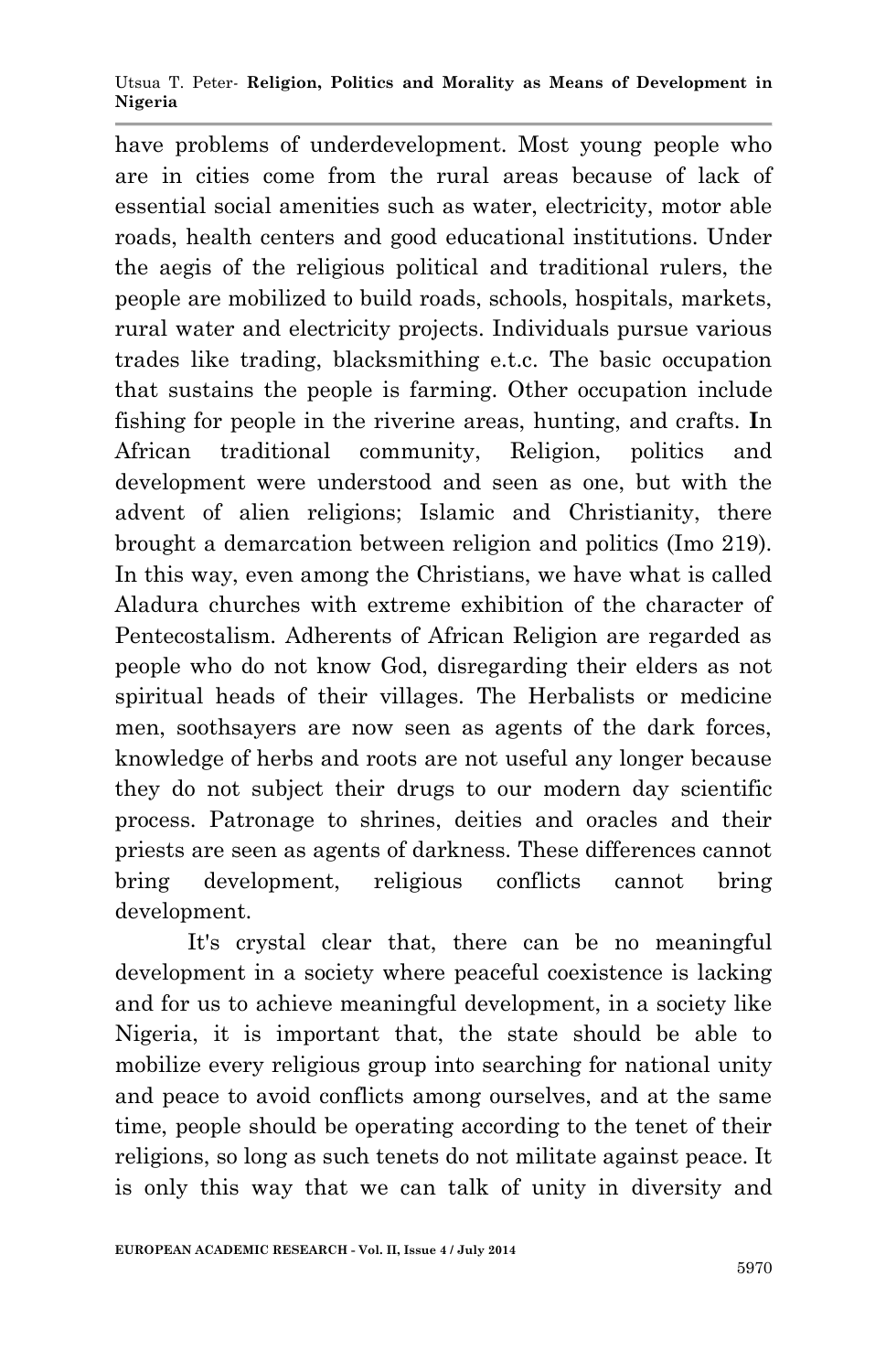Utsua T. Peter*-* **Religion, Politics and Morality as Means of Development in Nigeria**

development. Religious and political leaders should employ high moral standards and dialogue, a forum where they can meet from time to time to look into conflicts of different kinds wherever and whenever they meet. Such leaders should not be financial of Religious conflicts so that room can be created to accommodate one another's beliefs. To enlighten the public on similarities in religious traditions, Government should make funds available to sponsor dialogue forum on the media; radio, television etc. Let all of us join hands with all who are equally God's children to take care for the earth which is entrusted in the hands of we men to build. Nigerian citizens should be law abiding by obeying constituted authority since all authorities are instituted by God. It was in this light that Jesus Christ paid tax to Caesar for himself and his disciple. The school system should be used to promote religious harmony by evolving a kind of religious education curriculum which would expose students to in depth knowledge of other religious tradition which have common teachings this will assist them learn to appreciate one another's religious beliefs. This track can effectively be mobilized for selfless nation building.

## **Conclusion**

There was no separation of religious and political leadership in a typical traditional society and this was as a result of the belief in the existence of a supreme being who makes all things happen the way they do. The people observed the societal norms, moral values and traditions. People naturally observed the societal values as any deviation could incur the anger of the gods and the ancestors. This has been an important control mechanism in the traditional societies as nobody would like to incur the displeasure of the gods. Some of the changes made by the advent of British colonialists like in the aspect of socioeconomic spheres have brought about tremendous progress and development in our societies. However, the separation of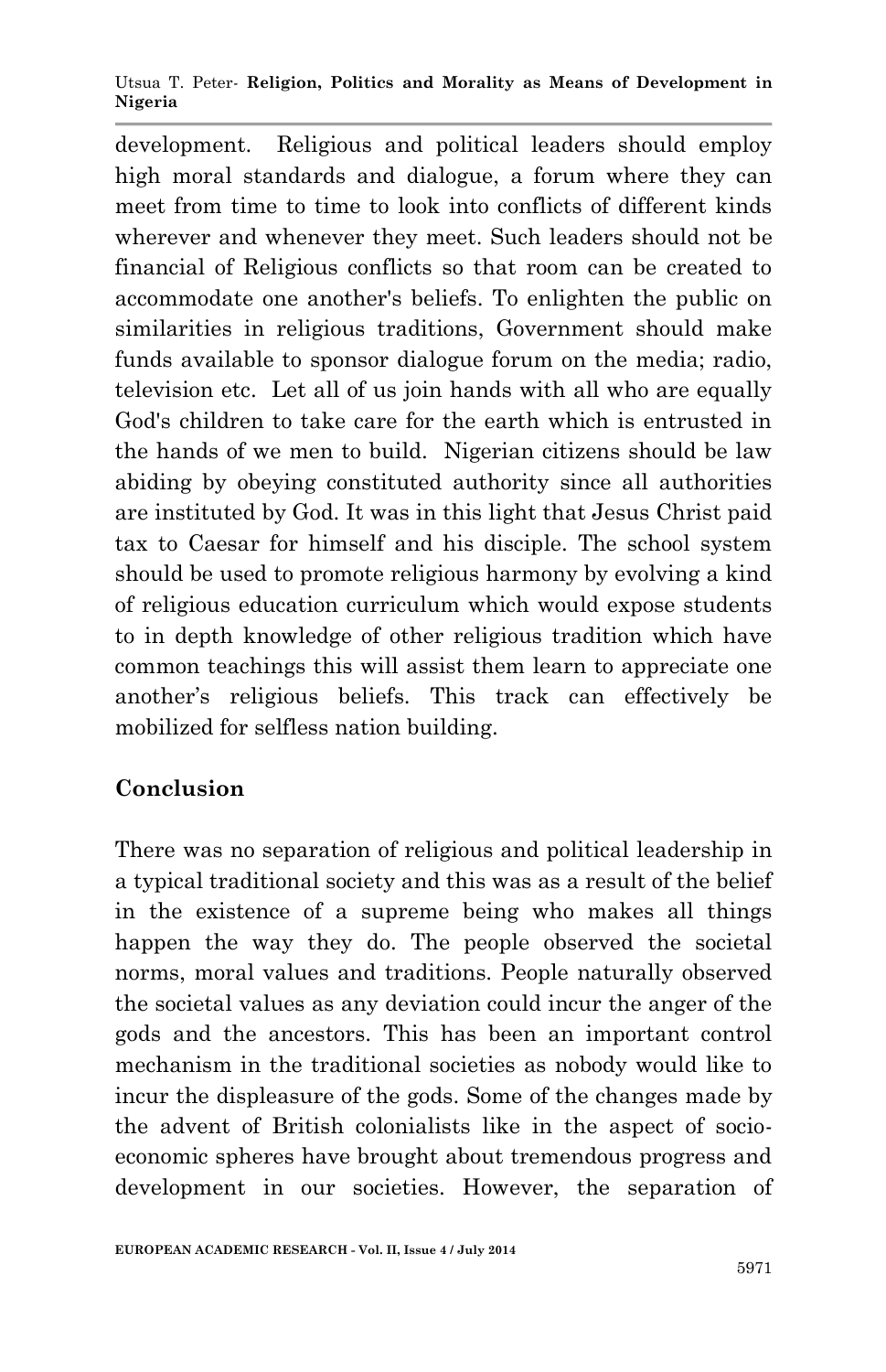Utsua T. Peter*-* **Religion, Politics and Morality as Means of Development in Nigeria**

religion from the political authority has not helped matters. It has created opportunity for people of unguarded and questionable character to occupy high positions in the land. Religion is only relevant in the land of the living; Christians and Muslims alike should employ dialogue and avoid rioting where lives and properties are destroyed. Let's unite and build a strong and united Nigeria nation. It is the living that practice religion and politics. The dead do not. If there are no Nigerians, there can't be any Christianity and Islam in Nigeria. All elements in the various religious that tend to undermine the multi-religious and nature of the nation should be turned down or deemphasized. We can develop Nigeria and make it safe for Nigerians only when we unite.

#### **REFERENCE**

- Abraham, W.J. 1985. *An Introduction to the philosophy of Religion*. New Jersey: Practice.
- Aderibigbe, I.S. 1993. *The Moral Issues in African religion: Studies in Religious Understanding in Nigeria.* Illorin: Christy.
- Agalamanyi, C.U. 2004. "Religious and Political Authorities in Traditional Societies." In *Religion and Societal Development*, edited by I.O. Malachy. University of Nigeria Nsukka, Lagos: Merit International Publishers.
- Awolalu, S.A. and Dopamu, P.A. 1979. *West African Traditional Religion*. Ibadan: Onibon.
- Bolaji, Idowu. 1962. *Olodumare; God in Yoruba Belief*. London: SCM.
- Bull, H.J. 1973. *Moral Education*. London: Oxford.
- Carl, F.H. Henry. 1975. *Christian Ethics and Parcinal Morality.* Michigan: Eerdmans.
- Danoye, Laguda, Oguntola. 2006. *Morality and Religion in African Societies*. Lagos: Inter Training.